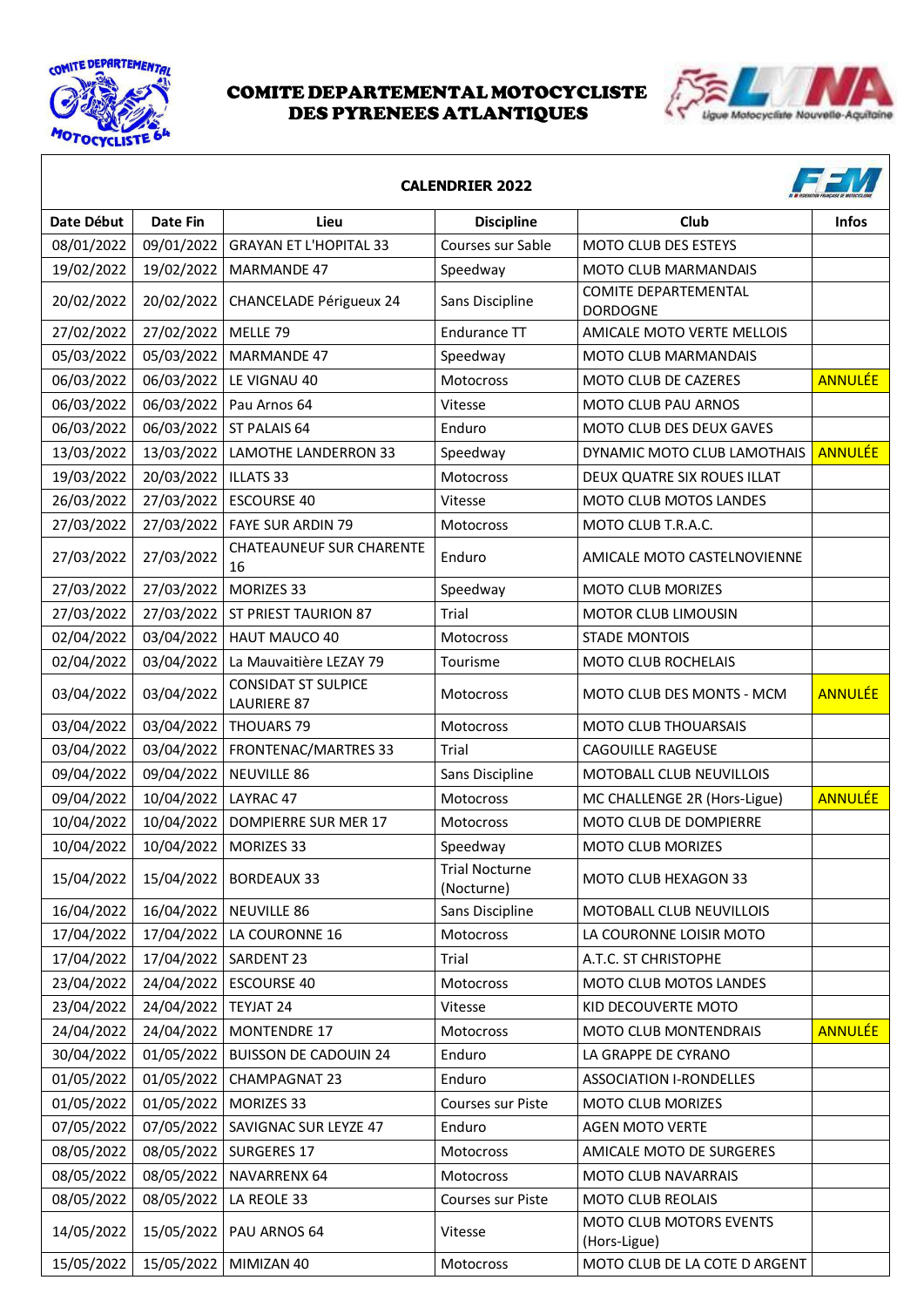



| 15/05/2022 |            | 15/05/2022 PEYREHORADE 40       | Enduro                          | UNION SPORTIVE CAUNEILLE                            |                |
|------------|------------|---------------------------------|---------------------------------|-----------------------------------------------------|----------------|
| 15/05/2022 | 15/05/2022 | MASSAIS 79                      | Trial                           | MOTO CLUB DE MASSAIS                                |                |
| 21/05/2022 | 21/05/2022 | <b>NEUVILLE 86</b>              | Sans Discipline                 | MOTOBALL CLUB NEUVILLOIS                            |                |
| 21/05/2022 | 22/05/2022 | <b>REYGADES 19</b>              | Enduro                          | MOTO CLUB DE REYGADES                               |                |
| 22/05/2022 | 22/05/2022 | CUSSAC 87                       | Motocross                       | <b>CUSSAC MOTO CLUB</b>                             |                |
| 22/05/2022 | 22/05/2022 | ST FOY DE LONGAS 24             | Endurance TT                    | <b>EVASION NATURE</b>                               |                |
| 22/05/2022 | 22/05/2022 | <b>CHAMPNIERS 16</b>            | Trial                           | MOTOR S CLUB ANGOUMOISIN                            |                |
| 26/05/2022 | 26/05/2022 | LOUDUN <sub>86</sub>            | Motocross                       | MOTO SPORTING CLUB LOUDUN                           |                |
| 28/05/2022 | 28/05/2022 | <b>BONNAT 23</b>                | Enduro                          | MOTO CLUB DES DEUX CREUSES                          |                |
| 28/05/2022 | 29/05/2022 | Luçon (85) 16                   | Tourisme                        | MC Luçonnais Hors-Ligue (Hors-<br>Ligue)            |                |
| 29/05/2022 | 29/05/2022 | ST JEAN D'ANGELY 17             | Motocross                       | MOTO CLUB ANGERIEN                                  |                |
| 04/06/2022 | 04/06/2022 | TAYAC 33                        | Motocross                       | MOTO CLUB DE TAYAC                                  |                |
| 04/06/2022 | 04/06/2022 | JOUARENNE ASLONNES 86           | Motocross<br>(Nocturne)         | <b>ASLONNES MX CLUB</b>                             |                |
| 04/06/2022 |            | 04/06/2022   ST MACAIRE 33      | Courses sur Piste<br>(Nocturne) | <b>MOTO START CLUB MACARIEN</b>                     |                |
| 04/06/2022 | 05/06/2022 | ROYERE DE VASSIVIERE 23         | Enduro                          | <b>VASSIVIERE CLUB TT</b>                           |                |
| 05/06/2022 |            | 05/06/2022 ST PRIEST TAURION 87 | Motocross                       | <b>MOTO CLUB HOULIEROIS</b>                         |                |
| 05/06/2022 | 05/06/2022 | <b>BONAGUIL 47</b>              | Motocross                       | MOTO CLUB FUMEL BONAGUIL                            |                |
| 05/06/2022 | 05/06/2022 | HAUTE SAINTONGE 17              | Vitesse                         | VITESSE-PERFORMANCE                                 |                |
| 11/06/2022 | 11/06/2022 | <b>TONNEINS 47</b>              | Motocross<br>(Nocturne)         | MOTO CLUB TONNEINQUAIS                              |                |
| 11/06/2022 | 12/06/2022 | TEYJAT 24                       | Vitesse                         | CMD 24 Hors-Ligue (Hors-Ligue)                      |                |
| 12/06/2022 | 12/06/2022 | <b>JURIGNAC 16</b>              | Motocross                       | <b>AMICALE DES SPORTS</b><br>MECANIQUES CHARENTAISE | <b>ANNULÉE</b> |
| 12/06/2022 | 12/06/2022 | LOUIGNAC 19                     | Motocross                       | MOTO CLUB DES PUYS                                  |                |
| 18/06/2022 | 18/06/2022 | LISSAC SUR COUZE 19             | Tourisme                        | <b>BRIVE MOTO SPORT</b><br><b>ORGANISATION</b>      |                |
| 18/06/2022 | 19/06/2022 | PAU ARNOS 64                    | Vitesse                         | MOTO CLUB PAU ARNOS                                 |                |
| 18/06/2022 | 19/06/2022 | NAVARRA ESPAGN 16               | Vitesse                         | VAL DE VIENNE MOTO                                  |                |
| 18/06/2022 | 19/06/2022 | ST JEAN D'ANGELY 17             | Enduro                          | MOTO CLUB ANGERIEN                                  |                |
| 19/06/2022 | 19/06/2022 | LA REOLE 33                     | Speedway                        | <b>MOTO CLUB REOLAIS</b>                            |                |
| 19/06/2022 | 19/06/2022 | PUYREAUX 16                     | Trial                           | MOTO CLUB DU LOUP-GAROU                             |                |
| 25/06/2022 | 25/06/2022 | TRELISSAC 24                    | Motocross<br>(Nocturne)         | MOTO CLUB DES DEUX RIVES                            |                |
| 26/06/2022 | 26/06/2022 | <b>BRIGUEUIL 16</b>             | Motocross                       | <b>BRIGUEUIL MX CLUB</b>                            |                |
| 26/06/2022 | 26/06/2022 | <b>EYGURANDE 19</b>             | Motocross                       | MOTO CLUB DU PAYS<br>D'EYGURANDE                    |                |
| 26/06/2022 | 26/06/2022 | LA REOLE 33                     | Speedway                        | MOTO CLUB REOLAIS                                   |                |
| 02/07/2022 | 02/07/2022 | TAYAC 33                        | Courses sur Piste<br>(Nocturne) | MOTO CLUB DE TAYAC                                  |                |
| 02/07/2022 | 03/07/2022 | MONTAGNAC SUR AUVIGNON<br>47    | Motocross                       | MOTO CLUB DE L AGENAIS                              |                |
| 03/07/2022 | 03/07/2022 | PRANZAC 16                      | Motocross                       | MOTO CLUB PRANZAC                                   |                |
| 03/07/2022 | 03/07/2022 | PEYRAT LE CHATEAU 87            | Motocross                       | MOTO CLUB PEYRATOIS                                 |                |
| 09/07/2022 |            | <b>VOUHARTE 16</b>              | Motocross                       | MOTO CLUB VOUHARTE                                  |                |
|            | 09/07/2022 |                                 |                                 |                                                     |                |
| 09/07/2022 | 09/07/2022 | MILHAC D'AUBEROCHE 24           | Motocross<br>(Nocturne)         | MILHAC MOTO CLUB                                    |                |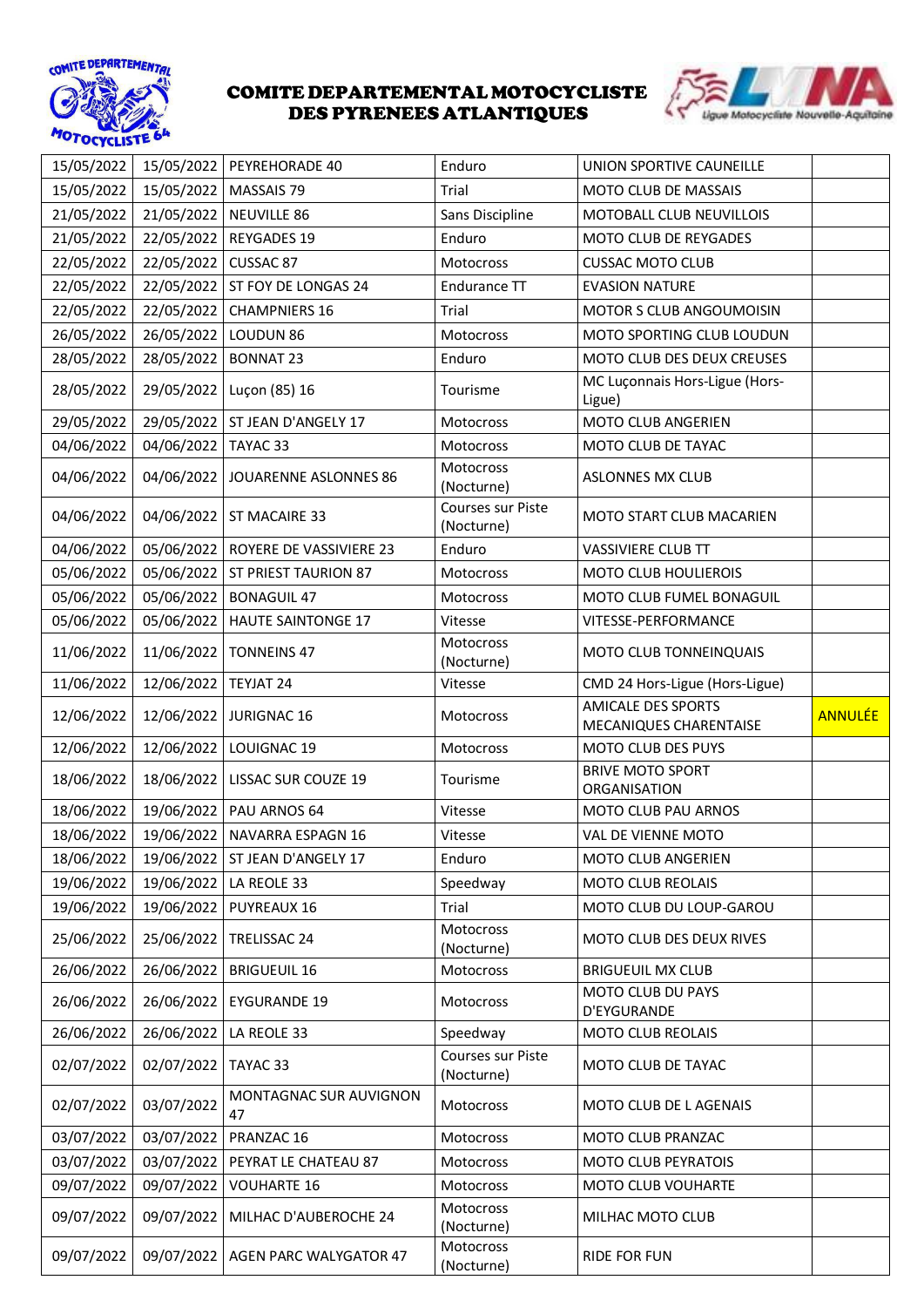



| 09/07/2022 | 10/07/2022         | <b>BOUSSAC 23</b>                | Enduro                          | MOTO CLUB BOUSSAQUIN                                               |                |
|------------|--------------------|----------------------------------|---------------------------------|--------------------------------------------------------------------|----------------|
| 09/07/2022 | 10/07/2022         | FRONTENAC/MARTRES 33             | Trial                           | <b>CAGOUILLE RAGEUSE</b>                                           |                |
| 10/07/2022 | 10/07/2022         | TREIGNAC 19                      | Motocross                       | MOTO CLUB TREIGNAC                                                 |                |
| 13/07/2022 | 13/07/2022         | <b>MARMANDE 47</b>               | Courses sur Piste<br>(Nocturne) | MOTO CLUB MARMANDAIS                                               |                |
| 14/07/2022 |                    | 14/07/2022   SEGONZAC 16         | Motocross<br>(Nocturne)         | SEGONZAC MOTO LOISIRS                                              |                |
| 14/07/2022 | 17/07/2022         | SARDENT 23                       | Trial                           | A.T.C. ST CHRISTOPHE                                               |                |
| 16/07/2022 | 16/07/2022         | LA REOLE 33                      | Motocross                       | MOTO CLUB REOLAIS                                                  |                |
| 16/07/2022 | 16/07/2022         | ST SIMON DE PELLOUAILLE 17       | Motocross<br>(Nocturne)         | <b>MOTO CLUB DES GROIES</b>                                        |                |
| 16/07/2022 | 16/07/2022         | MONTAGNAC D'AUBEROCHE<br>24      | Enduro                          | PAYS D ANS MOTO SPORT LOISIRS                                      |                |
| 17/07/2022 | 17/07/2022         | DUSSAC 24                        | Enduro                          | MOTO CLUB PAYS AREDIEN                                             |                |
| 23/07/2022 | 23/07/2022         | <b>NEUVILLE 86</b>               | Sans Discipline                 | MOTOBALL CLUB NEUVILLOIS                                           |                |
| 23/07/2022 | 23/07/2022         | ST CYBRANET 24                   | Motocross<br>(Nocturne)         | MOTO CLUB SAINT CYBRANET                                           |                |
| 23/07/2022 |                    | 24/07/2022   HAUTE SAINTONGE 17  | Vitesse                         | VAL DE VIENNE MOTO                                                 |                |
| 24/07/2022 | 24/07/2022         | ST LAURENT LES EGLISES 87        | Endurance TT                    | AMICALE MOTO D'AMBAZAC                                             |                |
| 30/07/2022 | 30/07/2022         | <b>NEUVILLE 86</b>               | Sans Discipline                 | MOTOBALL CLUB NEUVILLOIS                                           |                |
| 30/07/2022 | 30/07/2022         | ARROSES 64                       | Motocross<br>(Nocturne)         | MOTO CLUB MADIRANAIS                                               |                |
| 30/07/2022 | 30/07/2022         | <b>BEAUVILLE 47</b>              | Motocross<br>(Nocturne)         | <b>BEAUVILLE MOTO CLUB</b>                                         |                |
| 30/07/2022 | 31/07/2022         | <b>CIRCUIT DE PAU ARNOS 64</b>   | Vitesse                         | MOTO CLUB PAU ARNOS                                                |                |
| 31/07/2022 | 31/07/2022         | ST MAIGRIN 17                    | Motocross                       | MOTO CLUB JONZACAIS                                                |                |
| 06/08/2022 | 06/08/2022         | <b>HASPARREN 64</b>              | Enduro                          | <b>MOTO CLUB ERROBI</b>                                            |                |
| 14/08/2022 | 14/08/2022         | MAGESCQ 40                       | Motocross<br>(Nocturne)         | <b>BUD RACING TRAINING CAMP</b>                                    |                |
| 14/08/2022 | 14/08/2022         | MIRAMONT DE GUYENNE 47           | Courses sur Piste               | MOTO CLUB VAL DE GUYENNE                                           |                |
| 20/08/2022 | 21/08/2022 AHUN 23 |                                  | Motocross                       | <b>AMICALE DES SPORTS</b><br>MECANIQUES CHARENTAISE                |                |
| 20/08/2022 |                    | 21/08/2022   ST JEAN D'ANGELY 17 | Motocross                       | <b>MOTO CLUB ANGERIEN</b>                                          |                |
| 20/08/2022 |                    | 21/08/2022   ROUILLAC 16         | Vitesse                         | <b>COMITE D'ORGANISATION POUR</b><br>UN RALLYE ROUTIER EN CHARENTE |                |
| 21/08/2022 | 21/08/2022         | ARETTE 64                        | Motocross                       | MOTO CLUB D ARETTE                                                 |                |
| 27/08/2022 | 28/08/2022         | NOZAY 44                         | Motocross                       | (Hors-Ligue)                                                       |                |
| 28/08/2022 | 28/08/2022         | <b>BRIZAMBOURG 17</b>            | Motocross                       | MOTO CLUB KIDS 17                                                  |                |
| 28/08/2022 | 28/08/2022         | LOUIGNAC 19                      | Enduro                          | MOTO CLUB DES PUYS                                                 |                |
| 02/09/2022 | 04/09/2022         | <b>CIRCUIT DE PAU ARNOS 64</b>   | Vitesse                         | MOTO CLUB PAU ARNOS                                                |                |
| 03/09/2022 | 03/09/2022         | <b>NEUVILLE 86</b>               | Sans Discipline                 | MOTOBALL CLUB NEUVILLOIS                                           |                |
| 03/09/2022 | 03/09/2022         | MORIZES 33                       | Courses sur Piste<br>(Nocturne) | <b>MOTO CLUB MORIZES</b>                                           |                |
| 03/09/2022 | 03/09/2022         | LA BASTIDE D'ARMAGNAC 40         | Tourisme                        | <b>BRIVE MOTO SPORT</b><br>ORGANISATION                            |                |
| 03/09/2022 | 04/09/2022         | LE DOUHET 17                     | Enduro                          | AMICALE MOTO SAINTAISE                                             |                |
| 04/09/2022 | 04/09/2022         | ST YRIEIX LA PERCHE 87           | Motocross                       | MOTO CLUB PAYS AREDIEN                                             | <b>ANNULÉE</b> |
| 04/09/2022 | 04/09/2022         | SURGERES 17                      | Motocross                       | AMICALE MOTO DE SURGERES                                           |                |
| 04/09/2022 | 04/09/2022         | <b>CAUNEILLE 40</b>              | Motocross                       | UNION SPORTIVE CAUNEILLE                                           |                |
| 04/09/2022 | 04/09/2022         | <b>LIMOGES UZURAT 87</b>         | Trial                           | MOTOR CLUB LIMOUSIN                                                |                |
| 10/09/2022 | 10/09/2022         | ST MACAIRE 33                    | Motocross                       | MOTO START CLUB MACARIEN                                           |                |